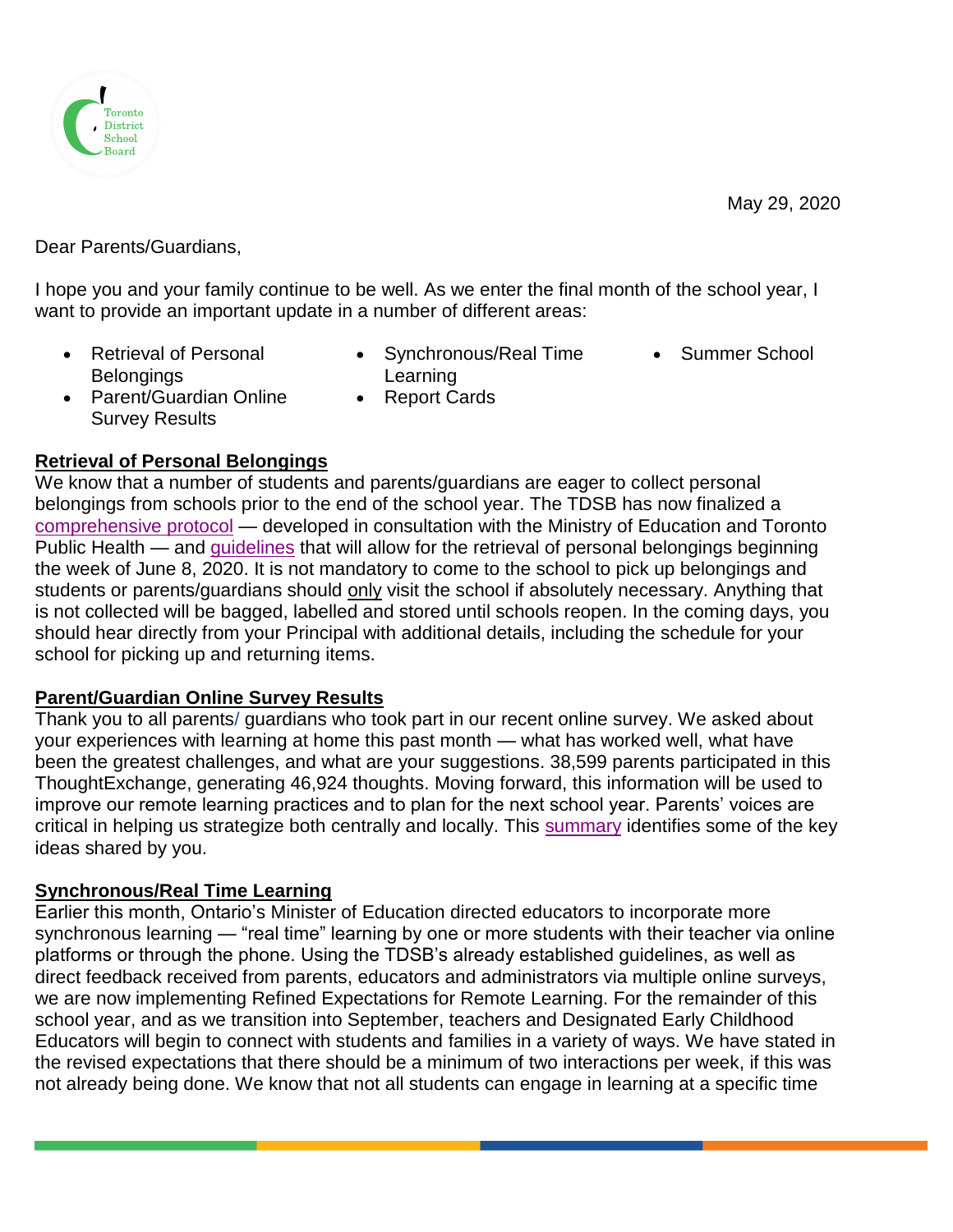

so educators are encouraged to find a variety of ways to connect with their students, have students connect with each other, and to celebrate student learning in the last few weeks of school.

We recognize that we are now into the final weeks of the school year and know this document cannot be fully implemented overnight. However, we must begin to move towards this model of best practices, knowing the learning taking place between now and the end of June will help to inform plans for September.

## **Report Cards**

With schools being closed, the distribution of report cards will look a little different this year. Since it is not possible to distribute hard copies in school, report cards will be electronically distributed via email. For families with no email address on file, a hard copy will be mailed to your address.

- **Kindergarten Communication of Learning and Grades 1 to 8 report cards:** will be sent home electronically between June 22 and 26, 2020
- **Grades 9 to 12 report cards:** will be sent home electronically between June 24 and July 3, 2020

## **Summer School**

As we indicated in our last communication, the TDSB will be offering an expanded summer learning program this year. The Ministry of Education is asking school boards to plan for summer learning to be delivered remotely, however, in some cases, in-person teaching and learning could be possible should emergency measures be eased or lifted during the summer.

**Elementary Summer School:** Our elementary summer school program focus is to close the achievement and well-being gap and to continue student engagement into July. French programs will also be available for students currently in a French Immersion or Extended French Program.

**International Languages Elementary/African Heritage:** The International Languages Elementary/African Heritage Program offers language classes to students Kindergarten to Grade 8.

**Credit Courses for e-Summer High School (online):** Ontario high school students can earn credits online this summer. Reach ahead or catch up on high school credits. There are dozens of courses available in July and August.

**Hybrid Remote Summer Credit Program:** The program includes courses in all subject areas from Grades 9 to 12, with a focus on compulsory courses. This summer, a variety of